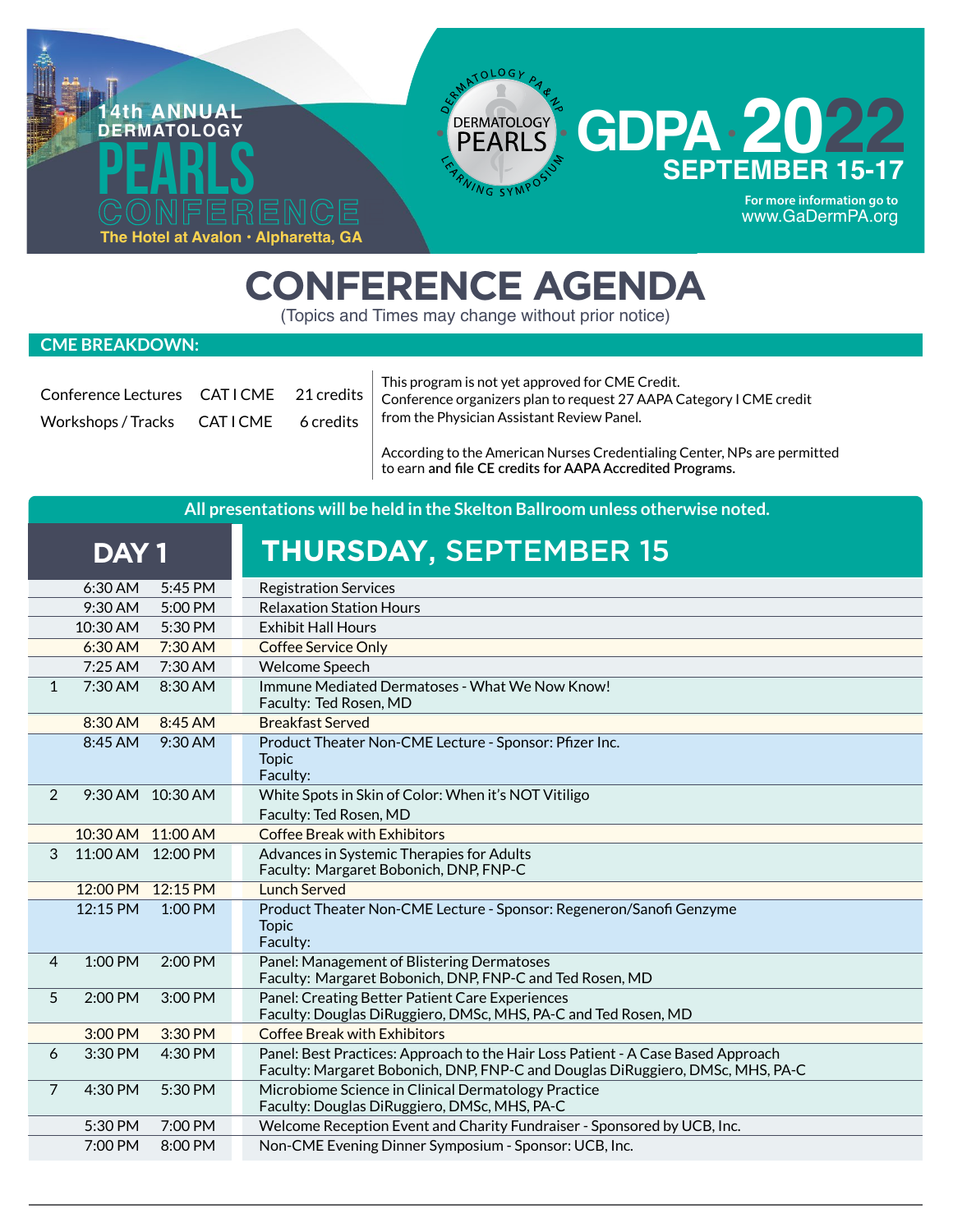

## **CONFERENCE AGENDA**

(Topics and Times may change without prior notice)

**All presentations will be held in the Skelton Ballroom unless otherwise noted.**

| DAY <sub>2</sub>                     | <b>FRIDAY, SEPTEMBER 16</b>                                                                                         |
|--------------------------------------|---------------------------------------------------------------------------------------------------------------------|
| 7:00 AM<br>6:00 PM                   | <b>Registration Services</b>                                                                                        |
| 9:30 AM<br>5:00 PM                   | <b>Relaxation Station Hours</b>                                                                                     |
| 8:30 AM 12:00 PM                     | <b>Exhibit Hall Hours</b>                                                                                           |
| 7:00 AM<br>$7:30$ AM                 | Coffee Service Only                                                                                                 |
| 7:30 AM<br>8<br>8:30 AM              | Incorporating New AD Treatments into Pediatric Derm<br>Faculty: Pearl Kwong, MD                                     |
| 8:30 AM<br>8:45 AM                   | <b>Breakfast Served</b>                                                                                             |
| 8:45 AM<br>9:30 AM                   | Product Theater Non-CME Lecture - Sponsor: AbbVie<br><b>Topic</b><br>Faculty:                                       |
| 9<br>9:30 AM 10:30 AM                | Pediatric Dermatology Updates 2022<br>Faculty: Rebecca Smith, MD                                                    |
| 10:30 AM 11:00 AM                    | <b>Coffee Break with Exhibitors</b>                                                                                 |
| 11:00 AM 12:00 PM<br>10 <sup>1</sup> | Panel: Challenging Pediatric Derm Patients Case Discussion<br>Faculty: Pearl Kwong, MD and Rebecca Smith, MD        |
| 12:00 PM 12:15 PM                    | <b>Lunch Served</b>                                                                                                 |
| 12:15 PM<br>$1:00$ PM                | Product Theater Non-CME Lecture - Sponsor: Ortho Dermatologics<br><b>Topic</b><br>Faculty:                          |
| 1:00 PM<br>11<br>$2:00$ PM           | Panel: Top Pediatric Dermatology Clinical PEARLS<br>Faculty: Pearl Kwong, MD, Rebecca Smith, MD and Mark Serota, MD |
| 2:00 PM<br>12<br>$3:00$ PM           | Vaccines in Dermatology<br>Faculty: Marc Serota, MD                                                                 |
| 3:00 PM<br>3:15 PM                   | <b>Dessert Served</b>                                                                                               |
| 3:15 PM<br>3:45 PM                   | Non-CME Product Symposium - Sponsor: Leo Pharma Inc.<br><b>Topic</b><br>Faculty:                                    |
| 3:45 PM<br>13<br>4:45 PM             | <b>Contact Dermatitis Updates for 2022</b><br>Faculty: Matt Zirwas, MD                                              |
| 4:45 PM<br>5:45 PM<br>14             | Panel: Complex Contact Dermatology Cases<br>Faculty: Marc Serota, MD and Matt Zirwas, MD                            |
| 6:00 PM<br>7:00 PM                   | Non-CME Evening Dinner Symposium - Sponsor: Castle Biosciences, Inc.<br><b>Topic</b><br>Faculty:                    |